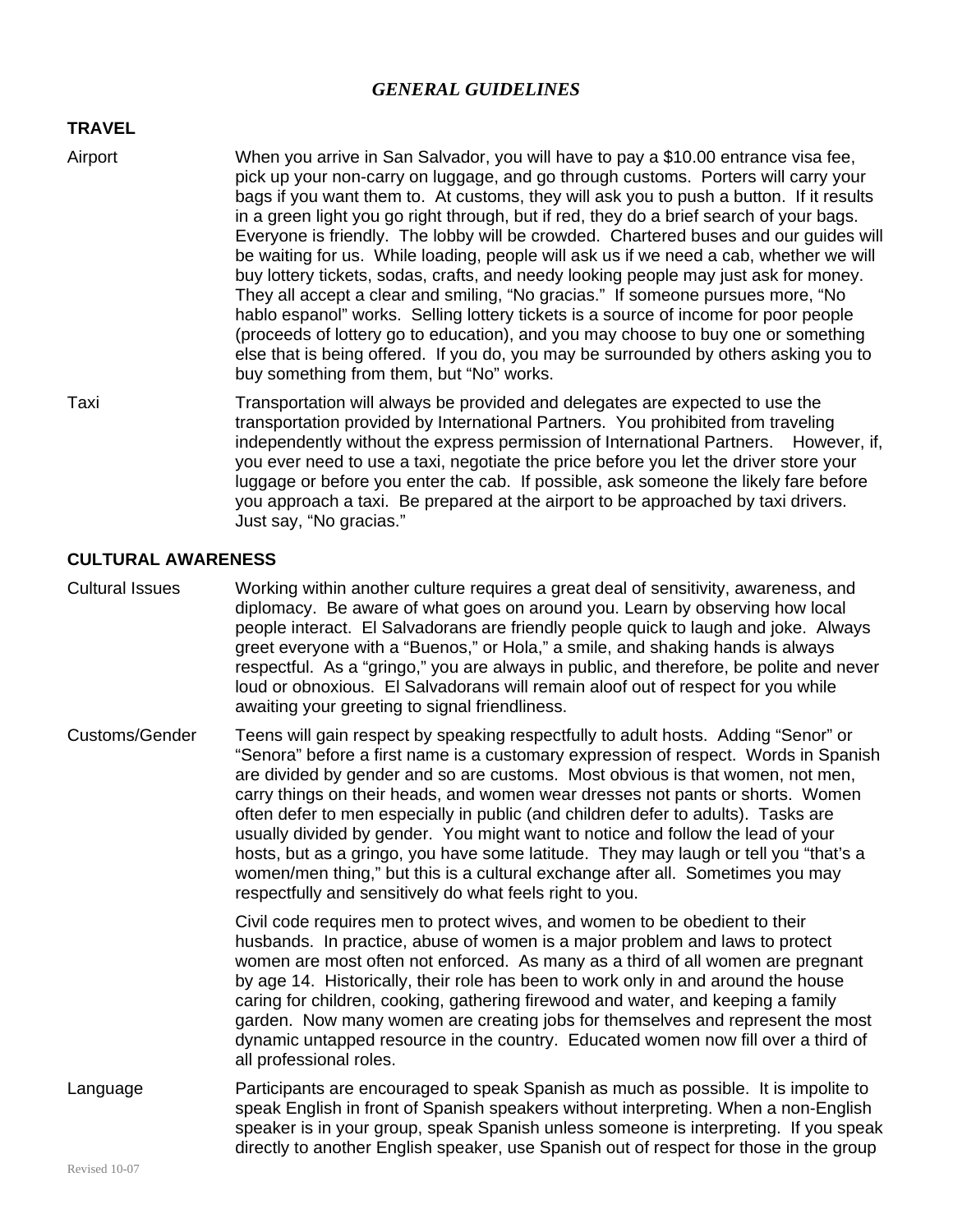|                     | who would not understand so they will not fear you are talking about them. Also be<br>aware that Spanish speakers are often too modest to admit the English they know but<br>may understand you're English.                                                                                                                                                                                                                                                                                                                                                                                                                                                                      |
|---------------------|----------------------------------------------------------------------------------------------------------------------------------------------------------------------------------------------------------------------------------------------------------------------------------------------------------------------------------------------------------------------------------------------------------------------------------------------------------------------------------------------------------------------------------------------------------------------------------------------------------------------------------------------------------------------------------|
|                     | Most participants will speak Spanish, and you will have an interpreter with you.<br>However, learning some Spanish will make your trip more fun.                                                                                                                                                                                                                                                                                                                                                                                                                                                                                                                                 |
|                     | Tips for learning basic Spanish: The more you practice the easier it gets. Daily<br>practice works best. Concentrate on the "Essential Spanish" included at the end of<br>this document. Label common household items. There are excellent tapes you can<br>get at the library. Purchase a phrase book. Take lessons from a school or tutor.                                                                                                                                                                                                                                                                                                                                     |
| <b>VILLAGE LIFE</b> |                                                                                                                                                                                                                                                                                                                                                                                                                                                                                                                                                                                                                                                                                  |
| Climate             | Tropical weather means hot temperatures averaging between 75 at night and 95<br>degrees during the day in July. The sun is hot and penetrating. Afternoons are hot<br>and humid, but evenings are pleasantly warm. There is no air conditioning; some<br>homes have fans. June through September, known as their invierno (winter), is the<br>rainy season. Drenching rains come at night or in the late afternoon. This means the<br>dirt roads are muddy and the foliage is richly green.                                                                                                                                                                                      |
| Participation       | Join in games and activities. You may feel embarrassed doing something you've<br>never done before, but your hosts feel embarrassed by how little they know<br>compared to you, and by how you see their simple lifestyle. They are opening<br>themselves to you, and it is reasonable for you to be the foolish one in their culture.<br>Allowing yourself to be laughed at (they are too polite to do it, but you may fear it), will<br>allow you to experience how they work and play. Make yourself at home in their<br>crowded houses. When there is an activity, Just Do It. You will be glad you did for<br>the rest of your life.                                        |
| Gifts               | Small tokens might be given to your host family as memento. Something you bring<br>from home is best such as a souvenir t-shirt, mug, postcard, or photo. Children<br>appreciate pens and notebooks, which are needed for school and hard for them to<br>afford.                                                                                                                                                                                                                                                                                                                                                                                                                 |
| <b>Friendliness</b> | El Salvadorans are friendly people. However, they will take their lead from you<br>because you are an American guest. If you are outwardly engaging, smile, shake<br>hands, hug, talk to people, they will immediately respond with friendliness and<br>appreciate it. Most El Salvadorans still have their habits from centuries of living in a<br>class system, which required poor people to show deference to people with position<br>and money, and to foreigners and guests. If you are reserved, they will think you<br>want to maintain your distance, and they will follow your lead. They are looking to<br>you for cues, and your friendliness will put them at ease. |
| Appreciation        | It is polite to refrain from speaking in English in the company of a person who speaks<br>only Spanish unless there is a translation given. El Salvadorans are very gracious. It<br>is appropriate to say "gracias" at every exchange and to generously compliment. Do<br>NOT criticize their way of doing things. You would find it difficult to live the local<br>lifestyle so it is appropriate that you express admiration for how they do it. Usually it<br>is the most effective given their resources.                                                                                                                                                                    |
| Electronics         | DO NOT bring any electronics including music, game and hair related items. Using<br>them separates you from your hosts both because you deny them the focus of your<br>attention, avoid their lifestyle, and because it flaunts your affluence. Electronics are<br>greatly prized, and their fascination for your electronics is likely to become a divisive<br>factor among your hosts. If a village has electricity, a family will buy a TV as soon as<br>possible. A television is desired because it is a wonderful diversion, a status symbol,<br>a connection to the world, and an educational tool.                                                                       |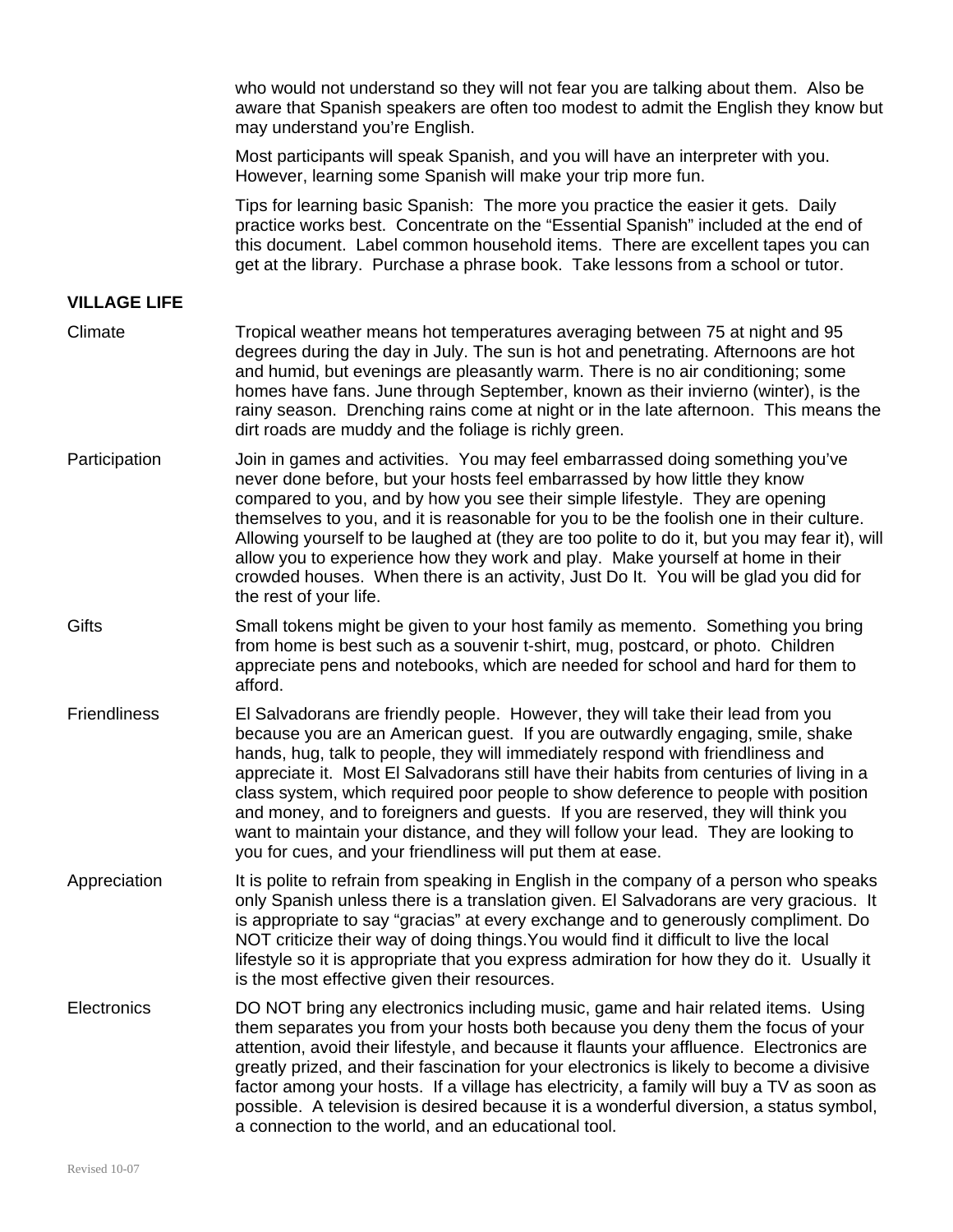| Sleeping                   | You will share a house with another trip participant or two and a family. You may be<br>offered a hammock, a pallet on the floor or a bed (and you may have to share a bed<br>with another participant.) If you need to sleep on something in particular like a cot or a<br>therma-rest mattress - bring it. A sheet and/or a light blanket will be sufficient.<br>Sleeping bags are too warm. Flashlights are necessary for night latrine visits.                                                                                                                                                                                                                                                                                                                                                                                                                                              |
|----------------------------|-------------------------------------------------------------------------------------------------------------------------------------------------------------------------------------------------------------------------------------------------------------------------------------------------------------------------------------------------------------------------------------------------------------------------------------------------------------------------------------------------------------------------------------------------------------------------------------------------------------------------------------------------------------------------------------------------------------------------------------------------------------------------------------------------------------------------------------------------------------------------------------------------|
| <b>Toilet Paper</b>        | Buy it there, but keep your own supply with you, or you will go without it.                                                                                                                                                                                                                                                                                                                                                                                                                                                                                                                                                                                                                                                                                                                                                                                                                     |
| <b>Bathing</b>             | Bathing is a more public activity because the sources of water are limited to a spigot.<br>You fill a basin with water to dump over your self, soap, and then you fill a basin<br>again and pour over your self to rinse. People therefore are more casual about<br>nakedness. However, bathing in underwear is customary, and you should be<br>prepared to do it.                                                                                                                                                                                                                                                                                                                                                                                                                                                                                                                              |
| Photos                     | Bring pictures of your family, home, neighborhood. They will love seeing your life.<br>You may take their pictures, but it is polite to ask permission. People almost always<br>say yes, and like it, but it shows respect to ask. Kids and adults are all fascinated to<br>see themselves in digital camera displays. A Polaroid camera is ideal because the<br>pictures are wonderful gifts.                                                                                                                                                                                                                                                                                                                                                                                                                                                                                                  |
| Environment                | It is important to demonstrate respect for the environment because it is a crucial issue<br>in El Salvador. You will see people throwing trash from car windows and streets<br>strewn with trash due to a lack of waste disposal services and awareness. The<br>natural beauty and resources of EI Salvador has been under attack for centuries and<br>was devastated in the 1980's by the civil war. The UN estimates that 90% of its<br>natural forest has been lost which is the second highest loss among all nations.<br>Wood must be imported. The wild cats and monkeys are now virtually extinct. Due to<br>an absence of environmental laws foreign countries send toxic wastes to El Salvador,<br>city air is filled with auto exhaust, and pesticides run into the rivers. Ninety percent of<br>the rivers are polluted. A crisis in drinking water is predicted within 10-15 years. |
| <b>HEALTH &amp; SAFETY</b> |                                                                                                                                                                                                                                                                                                                                                                                                                                                                                                                                                                                                                                                                                                                                                                                                                                                                                                 |
| Communication              | All youth must notify parents of their safe arrival. Access to phones and email is<br>VERY LIMITED. After your initial contact, you will call home only in the case of an<br>emergency.                                                                                                                                                                                                                                                                                                                                                                                                                                                                                                                                                                                                                                                                                                         |
| <b>Health Habits</b>       | Wash your hands with soap and water often and before eating.                                                                                                                                                                                                                                                                                                                                                                                                                                                                                                                                                                                                                                                                                                                                                                                                                                    |
|                            | You can bathe but do not brush teeth with local water.<br>Drink only bottled water.                                                                                                                                                                                                                                                                                                                                                                                                                                                                                                                                                                                                                                                                                                                                                                                                             |
|                            | Always carry a water bottle and drink plenty of water. Dehydration is a very<br>real health risk.<br>Only eat food that is specifically prepared for the group.<br>٠<br>Always: boil, cook, peel, or forget it.<br>$\bullet$<br>Use insect repellent.<br>٠<br>At night wear long pants and shirts with sleeves.<br>٠<br>During the day, use sun block and wear a hat.<br>$\bullet$<br>Never go barefoot - ALWAYS wear work boots at construction worksites.<br>Keep your feet clean and dry.<br>Check shoes, clothes, bedding for bugs before using.<br>$\bullet$                                                                                                                                                                                                                                                                                                                               |
| Safety                     | The odds are in your favor that you will have a safe and incident free trip. However,<br>even in the US, there is crime. Here is what you can do to improve your safety.                                                                                                                                                                                                                                                                                                                                                                                                                                                                                                                                                                                                                                                                                                                        |
|                            | Don't wear, or bring, expense looking jewelry or appear affluent.<br>$\bullet$<br>Dress modestly and comfortably so as not to attract attention.<br>$\bullet$                                                                                                                                                                                                                                                                                                                                                                                                                                                                                                                                                                                                                                                                                                                                   |

• Don't be loud or rude or attract attention to yourself.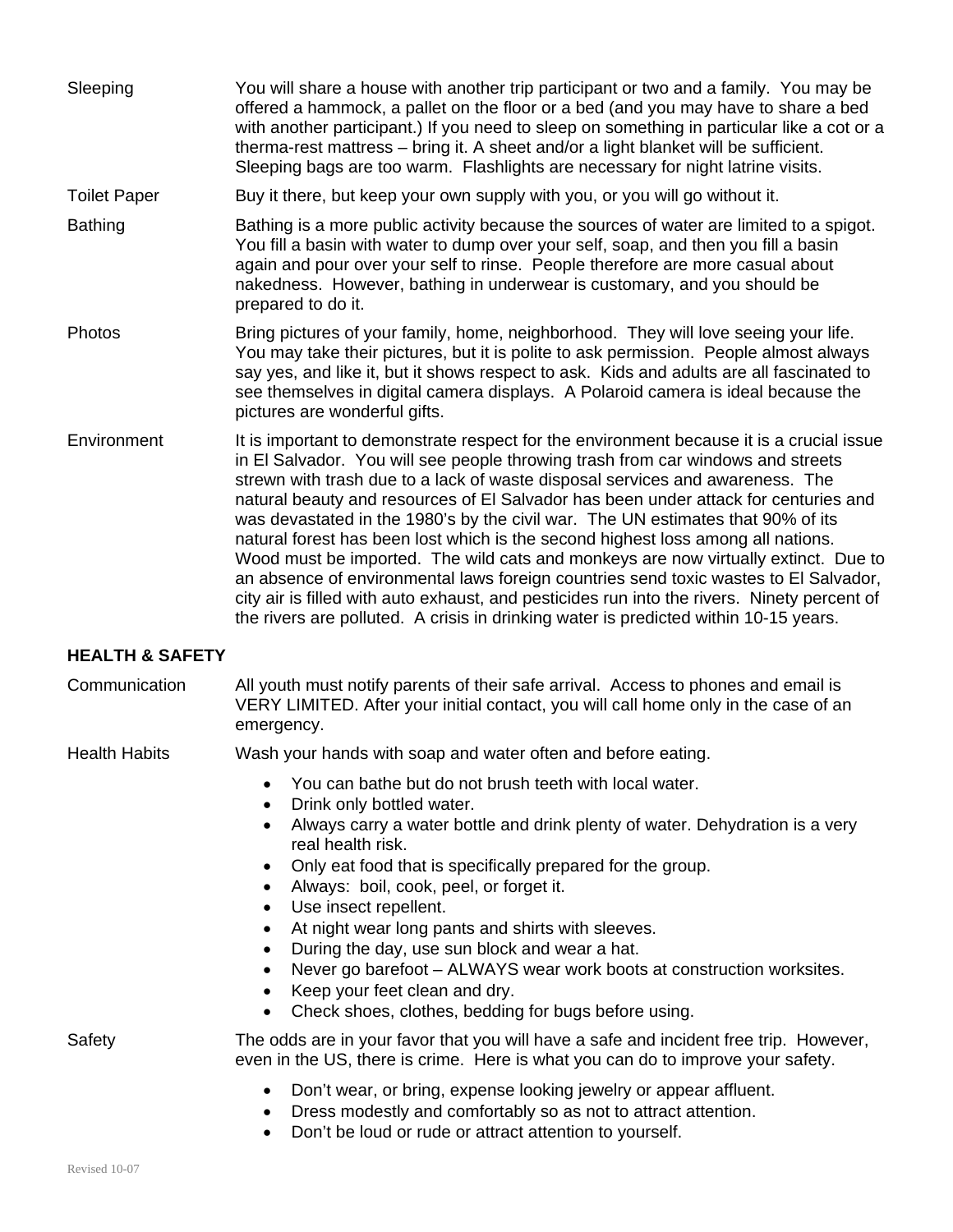|                         | Don't bring anything you would hate to lose such as irreplaceable<br>Family objects, unnecessary credit cards, Social Security card, library card,<br>things you carry in your wallet and purse that are not necessary to your trip.<br>Carry \$10 at all times broken into ones or fives.<br>$\bullet$<br>Don't display your cash.<br>$\bullet$<br>Always be with an IP buddy. Never travel alone.<br>$\bullet$<br>Always keep your bags with you when traveling.<br>$\bullet$<br>Don't take shortcuts into alleys.<br>$\bullet$<br>Don't give money to children or adults who approach you.<br>$\bullet$<br>Be aware of pickpockets when in a crowded place.<br>$\bullet$<br>Avoid public demonstrations.<br>$\bullet$<br>Memorize or carry important emergency phone numbers<br>$\bullet$<br>Carry a water bottle and drink plenty of water.<br>$\bullet$<br>Do not give away money or items except when approved.<br>$\bullet$<br>Do not argue with any official.<br>$\bullet$<br>In El Salvador you are not protected by the US Constitution. Obey laws.<br>$\bullet$<br>If confronted by a thief, give him what he wants. This is about poverty; thieves<br>$\bullet$<br>don't want to hurt you, but give them something. |
|-------------------------|---------------------------------------------------------------------------------------------------------------------------------------------------------------------------------------------------------------------------------------------------------------------------------------------------------------------------------------------------------------------------------------------------------------------------------------------------------------------------------------------------------------------------------------------------------------------------------------------------------------------------------------------------------------------------------------------------------------------------------------------------------------------------------------------------------------------------------------------------------------------------------------------------------------------------------------------------------------------------------------------------------------------------------------------------------------------------------------------------------------------------------------------------------------------------------------------------------------------------------|
| <b>Buddy System</b>     | All participants are required to be always in the presence of another trip participant.<br>With special approval of the trip leader, a trusted person who is not a trip participant<br>may be approved as a buddy.                                                                                                                                                                                                                                                                                                                                                                                                                                                                                                                                                                                                                                                                                                                                                                                                                                                                                                                                                                                                              |
| <b>Health Insurance</b> | You will have an insurance card that covers costs of health care as needed. Carry it<br>with you at all times.                                                                                                                                                                                                                                                                                                                                                                                                                                                                                                                                                                                                                                                                                                                                                                                                                                                                                                                                                                                                                                                                                                                  |
| Immunization            | Routine immunizations should be up to date. None are required for trips to El<br>Salvador. However, check with your doctor and do whatever is suggested. Some get<br>malaria pills from their doctor, which are taken 1 per week starting 2 weeks prior to<br>your trip and continuing 4 weeks after you return. A shot of gamma globulin (GG) is<br>suggested to prevent hepatitis A (infectious hepatitis). A vaccination for typhoid is a<br>recommended precaution.                                                                                                                                                                                                                                                                                                                                                                                                                                                                                                                                                                                                                                                                                                                                                         |
| Liability               | Each participant takes full responsibility for safety. By agreeing to go on this trip,<br>each participant waives any liability to WES, IP, or Trip Leaders.                                                                                                                                                                                                                                                                                                                                                                                                                                                                                                                                                                                                                                                                                                                                                                                                                                                                                                                                                                                                                                                                    |
| Medical                 | Communicate to other participants and the Team Leader any discomforts, illnesses,<br>or accidents. There will be no hospital or clinic nearby so we will have contacts with a<br>doctor who is aware of us and will respond if needed. The Team Leader will have a<br>first aid kit. You will have special insurance to cover medical treatment.                                                                                                                                                                                                                                                                                                                                                                                                                                                                                                                                                                                                                                                                                                                                                                                                                                                                                |
|                         | Many people get diarrhea during their visit, but it will be gone in only a couple of days.<br>If it persists, ask for medical attention. If you need medical attention, keep the<br>receipts because you might be able to get reimbursed when you return home. If<br>teens need medical care, parents will be informed. Always carry a water bottle.                                                                                                                                                                                                                                                                                                                                                                                                                                                                                                                                                                                                                                                                                                                                                                                                                                                                            |
| Earthquakes             | It is highly unlikely there will be an earthquake while you are visiting. There has been<br>an average of one per decade over the last 5 centuries. In January and February<br>2001, there were three earthquakes. In an earthquake or tremor everything vibrates<br>for a few seconds or a minute. El Salvadorans are very afraid of them, but the<br>personal injuries were mostly from one hillside where houses were swept away by<br>landslides. The most common danger is clay roofs collapsing so going outdoors or<br>standing under a doorframe is safest.                                                                                                                                                                                                                                                                                                                                                                                                                                                                                                                                                                                                                                                             |
| Crime                   | As in all poor places, you must protect yourself from street crime. We will minimize<br>your risk by traveling in groups during the daytime, staying in safer areas where we<br>are known by local people, and traveling with two local guides.                                                                                                                                                                                                                                                                                                                                                                                                                                                                                                                                                                                                                                                                                                                                                                                                                                                                                                                                                                                 |